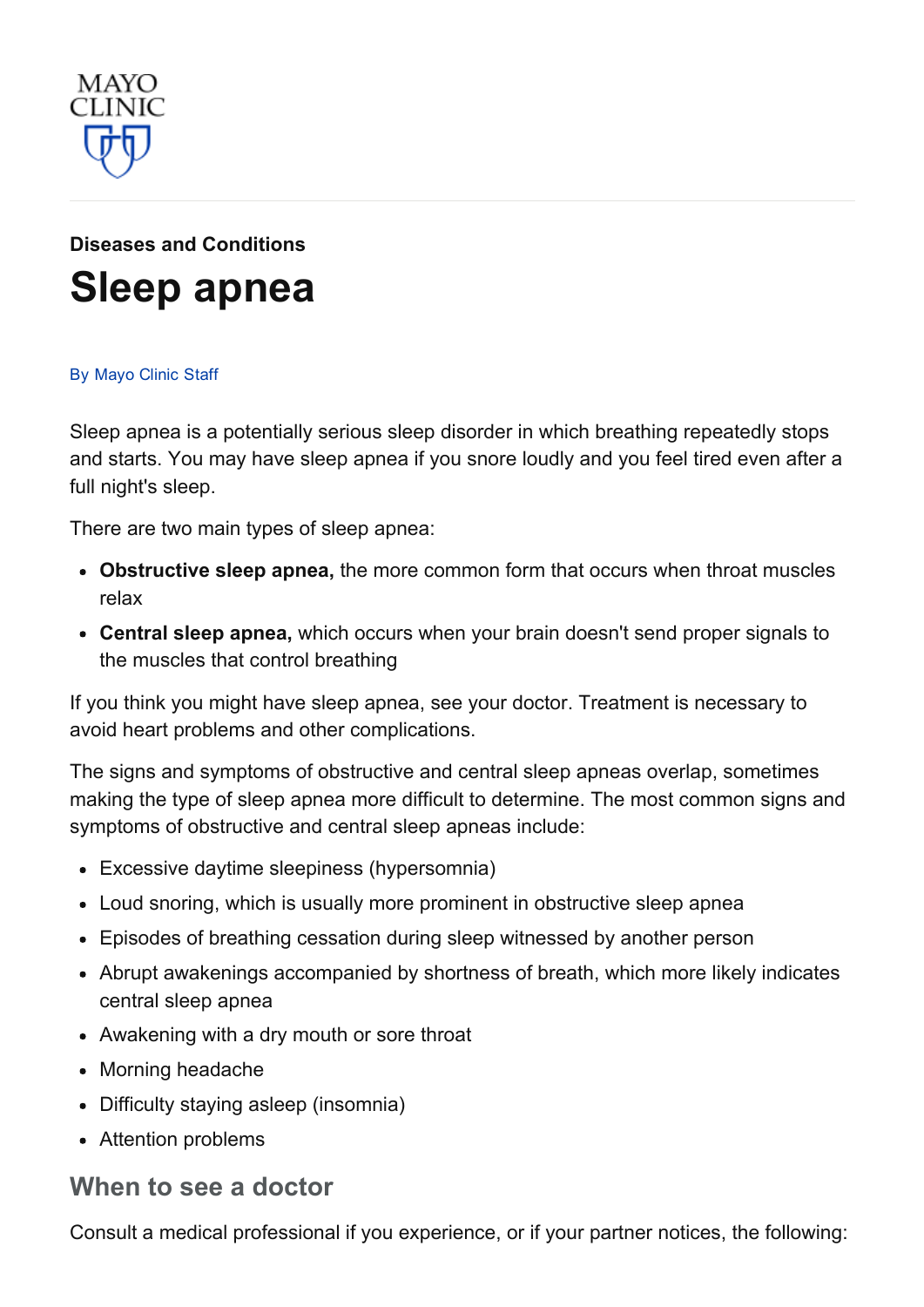- Snoring loud enough to disturb the sleep of others or yourself
- Shortness of breath that awakens you from sleep
- Intermittent pauses in your breathing during sleep
- Excessive daytime drowsiness, which may cause you to fall asleep while you're working, watching television or even driving

Many people don't think of snoring as a sign of something potentially serious, and not everyone who has sleep apnea snores. But be sure to talk to your doctor if you experience loud snoring, especially snoring that's punctuated by periods of silence.

Ask your doctor about any sleep problem that leaves you chronically fatigued, sleepy and irritable. Excessive daytime drowsiness (hypersomnia) may be due to other disorders, such as narcolepsy.

### Causes of obstructive sleep apnea

Obstructive sleep apnea occurs when the muscles in the back of your throat relax. These muscles support the soft palate, the triangular piece of tissue hanging from the soft palate (uvula), the tonsils, the side walls of the throat and the tongue.

When the muscles relax, your airway narrows or closes as you breathe in, and you can't get an adequate breath in. This may lower the level of oxygen in your blood. Your brain senses this inability to breathe and briefly rouses you from sleep so you can reopen your airway. This awakening is usually so brief that you don't remember it.

You may make a snorting, choking or gasping sound. This pattern can repeat itself five to 30 times or more each hour, all night long. These disruptions impair your ability to reach the desired deep, restful phases of sleep, and you'll probably feel sleepy during your waking hours.

People with obstructive sleep apnea may not be aware that their sleep was interrupted. In fact, some people with this type of sleep apnea think they sleep well all night.

#### Causes of central sleep apnea

Central sleep apnea, which is much less common, occurs when your brain fails to transmit signals to your breathing muscles. You may awaken with shortness of breath or have a difficult time getting to sleep or staying asleep. Like with obstructive sleep apnea, snoring and daytime sleepiness can occur. The most common cause of central sleep apnea is heart failure and, less commonly, a stroke. People with central sleep apnea may be more likely to remember awakening than are people with obstructive sleep apnea.

Sleep apnea can affect anyone. Even children can have sleep apnea. But certain factors put you at increased risk:

### Obstructive sleep apnea

• Excess weight. Fat deposits around your upper airway may obstruct your breathing.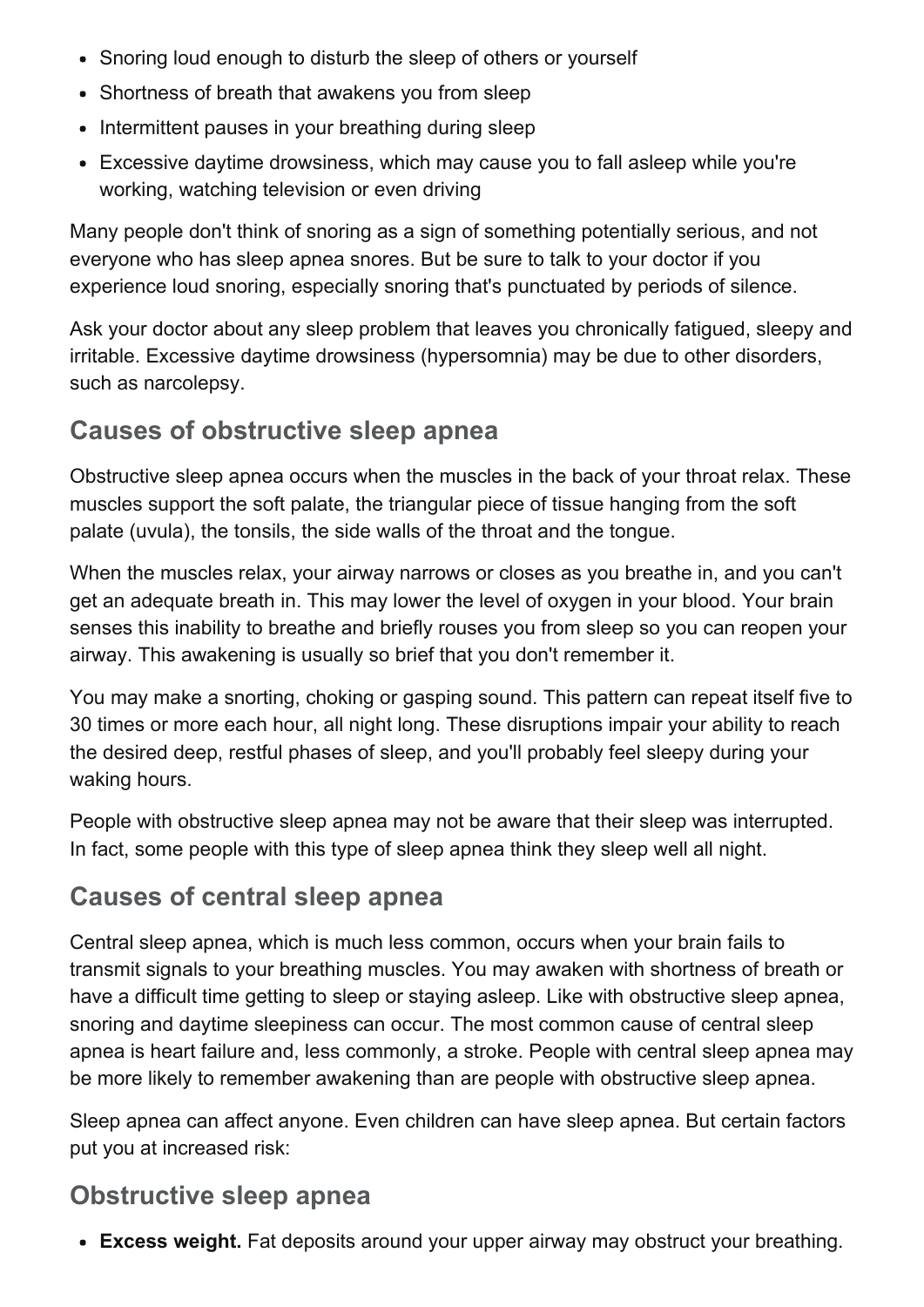However, not everyone who has sleep apnea is overweight. Thin people develop this disorder, too.

- Neck circumference. People with a thicker neck may have a narrower airway.
- A narrowed airway. You may have inherited a naturally narrow throat. Or, your tonsils or adenoids may become enlarged, which can block your airway.
- Being male. Men are twice as likely to have sleep apnea. However, women increase their risk if they're overweight, and their risk also appears to rise after menopause.
- Being older. Sleep apnea occurs significantly more often in adults older than 60.
- Family history. If you have family members with sleep apnea, you may be at increased risk.
- Race. In people under 35 years old, blacks are more likely to have obstructive sleep apnea.
- Use of alcohol, sedatives or tranquilizers. These substances relax the muscles in your throat.
- Smoking. Smokers are three times more likely to have obstructive sleep apnea than are people who've never smoked. Smoking may increase the amount of inflammation and fluid retention in the upper airway. This risk likely drops after you quit smoking.
- Nasal congestion. If you have difficulty breathing through your nose whether it's from an anatomical problem or allergies — you're more likely to develop obstructive sleep apnea.

#### Central sleep apnea

- Being male. Males are more likely to develop central sleep apnea.
- Being older. People older than 65 years of age have a higher risk of having central sleep apnea, especially if they also have other risk factors.
- Heart disorders. People with atrial fibrillation or congestive heart failure are more at risk of central sleep apnea.
- Stroke or brain tumor. These conditions can impair the brain's ability to regulate breathing.

Sleep apnea is considered a serious medical condition. Complications may include:

• High blood pressure or heart problems. Sudden drops in blood oxygen levels that occur during sleep apnea increase blood pressure and strain the cardiovascular system. If you have obstructive sleep apnea, your risk of high blood pressure (hypertension) is greater than if you don't. The more severe your sleep apnea, the greater the risk of high blood pressure. However, obstructive sleep apnea increases the risk of stroke, regardless of whether or not you have high blood pressure. If there's underlying heart disease, these multiple episodes of low blood oxygen (hypoxia or hypoxemia) can lead to sudden death from a cardiac event. Studies also show that obstructive sleep apnea is associated with increased risk of atrial fibrillation,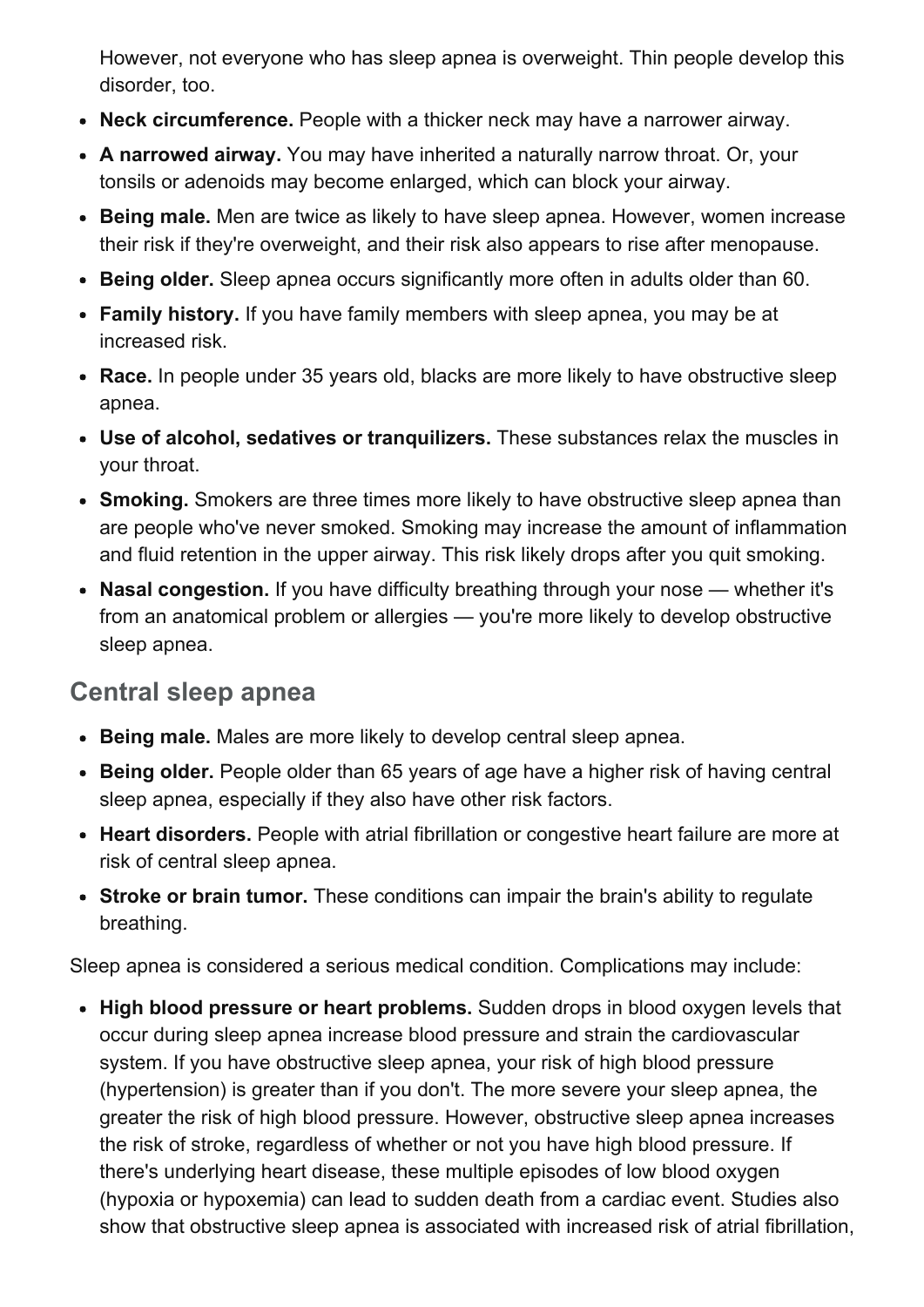congestive heart failure and other vascular diseases. In contrast, central sleep apnea usually is the result, rather than the cause, of heart disease.

- Daytime fatigue. The repeated awakenings associated with sleep apnea make normal, restorative sleep impossible. People with sleep apnea often experience severe daytime drowsiness, fatigue and irritability. You may have difficulty concentrating and find yourself falling asleep at work, while watching TV or even when driving. You may also feel irritable, moody or depressed. Children and adolescents with sleep apnea may do poorly in school or have behavior problems.
- Complications with medications and surgery. Obstructive sleep apnea is also a concern with certain medications and general anesthesia. People with sleep apnea may be more likely to experience complications following major surgery because they're prone to breathing problems, especially when sedated and lying on their backs. Before you have surgery, tell your doctor that you have sleep apnea and how it's treated. Undiagnosed sleep apnea is especially risky in this situation.
- Liver problems. People with sleep apnea are more likely to have abnormal results on liver function tests, and their livers are more likely to show signs of scarring.
- Sleep-deprived partners. Loud snoring can keep those around you from getting good rest and eventually disrupt your relationships. It's not uncommon for a partner to go to another room, or even on another floor of the house, to be able to sleep. Many bed partners of people who snore are sleep-deprived as well.

People with sleep apnea may also complain of memory problems, morning headaches, mood swings or feelings of depression, a need to urinate frequently at night (nocturia), and a decreased interest in sex. Children with untreated sleep apnea may be hyperactive and may be diagnosed with attention-deficit/hyperactivity disorder (ADHD).

If you or your partner suspects that you have sleep apnea, you'll probably first see your primary care doctor. However, in some cases when you call to set up an appointment, you may be referred immediately to a sleep specialist.

Because appointments can be brief, and because there's often a lot of ground to cover, it's a good idea to be well prepared for your appointment. Here's some information to help you get ready for your appointment, and what to expect from your doctor.

### What you can do

- Be aware of any pre-appointment restrictions. At the time you make the appointment, be sure to ask if there's anything you need to do in advance, such as modify your diet or keep a sleep diary.
- Write down any symptoms you're experiencing, including any that may seem unrelated to the reason for which you scheduled the appointment.
- Write down key personal information, including any major stresses or recent life changes.
- Make a list of all medications, vitamins or supplements that you're taking.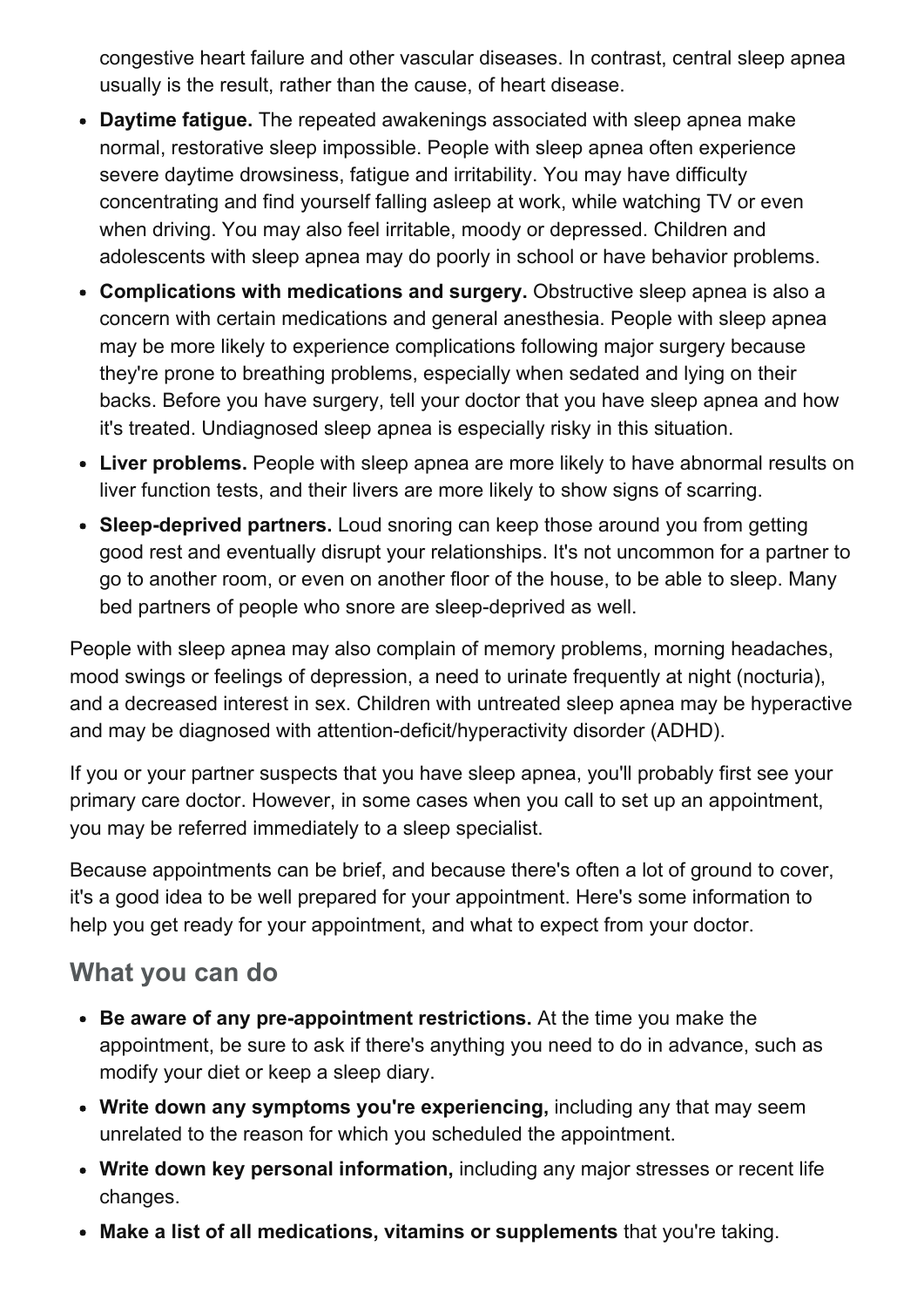- Ask a family member or friend along, if possible. Someone who accompanies you may remember information that you missed or forgot. And, because your bed partner may be more aware of your symptoms than you are, it may help to have him or her along.
- Write down questions to ask your doctor.

Your time with your doctor is limited, so preparing a list of questions ahead of time will help you make the most of your visit. For sleep apnea, some basic questions to ask your doctor include:

- What's the most likely cause of my symptoms?
- Are there other possible causes for my symptoms?
- What kinds of tests do I need? Do these tests require any special preparation?
- Is my condition likely temporary or long lasting?
- What treatments are available?
- What are the alternatives to the primary approach that you're suggesting?
- Which treatment do you think would be best for me?
- I have other health conditions. How can I best manage these conditions together?
- Should I see a specialist?
- Is there a generic alternative to the medicine or product you're prescribing me?
- Are there any brochures or other printed material that I can take home with me? What websites do you recommend?

In addition to the questions that you've prepared to ask your doctor, don't hesitate to ask additional questions during your appointment.

## What to expect from your doctor

Your doctor is likely to ask you a number of questions. Your doctor may ask:

- When did you begin experiencing symptoms?
- Have your symptoms been continuous or occasional?
- How severe are your symptoms?
- How does your partner describe your symptoms?
- Do you know if you stop breathing during sleep? If so, how many times a night?
- Is there anything that has helped your symptoms?
- Does anything worsen your symptoms, such as sleep position or alcohol consumption?

### What you can do in the meantime

• Try to sleep on your side. Most forms of sleep apnea are milder when you sleep on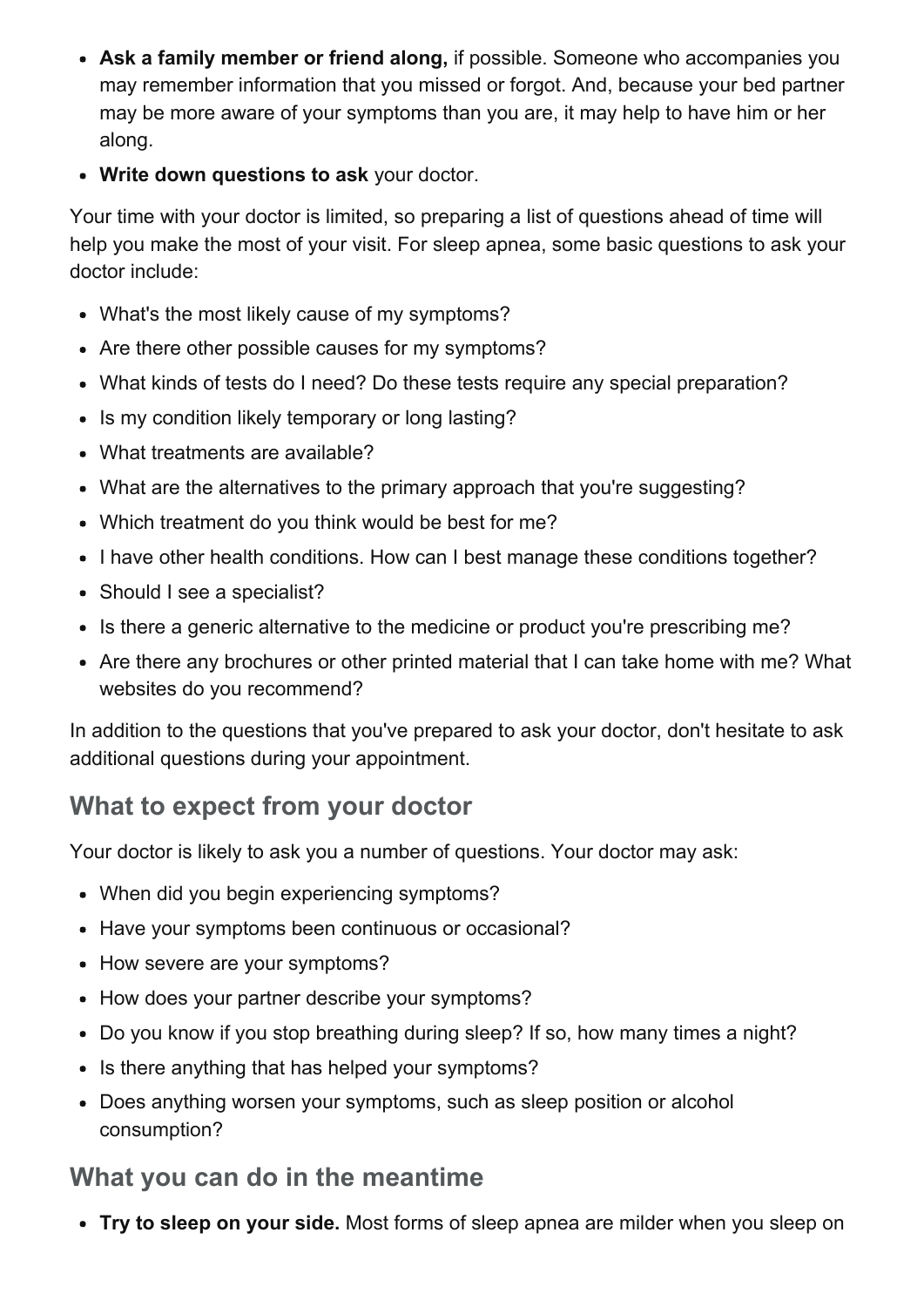your side.

- Avoid alcohol close to bedtime. Alcohol worsens obstructive and complex sleep apnea.
- Avoid sedative medications. Drugs that relax you or make you sleepy can also worsen sleep apnea.
- If you're drowsy, avoid driving. If you have sleep apnea you may be abnormally sleepy, which can put you at higher risk of motor vehicle accidents. At times, a close friend or family member might tell you that you appear sleepier than you feel. If this is true, try to avoid driving at all.

Your doctor may make an evaluation based on your signs and symptoms or may refer you to a sleep disorder center. There, a sleep specialist can help you decide on your need for further evaluation. Such an evaluation often involves overnight monitoring of your breathing and other body functions during sleep. Home sleep testing is gaining in popularity, because it's often easier for you and less expensive. Tests to detect sleep apnea may include:

- Nocturnal polysomnography. During this test, you're hooked up to equipment that monitors your heart, lung and brain activity, breathing patterns, arm and leg movements, and blood oxygen levels while you sleep.
- Home sleep tests. In some cases, your doctor may provide you with simplified tests to be used at home to diagnose sleep apnea. These tests usually involve measuring your heart rate, blood oxygen level, airflow and breathing patterns. If you have sleep apnea, the test results will show drops in your oxygen level during apneas and subsequent rises with awakenings. If the results are abnormal, your doctor may be able to prescribe a therapy without further testing. Portable monitoring devices don't detect all cases of sleep apnea, so your doctor may still recommend polysomnography even if your initial results are normal.

If you have obstructive sleep apnea, your doctor may refer you to an ear, nose and throat doctor (otolaryngologist) to rule out any blockage in your nose or throat. An evaluation by a heart doctor (cardiologist) or a doctor who specializes in the nervous system (neurologist) may be necessary to look for causes of central sleep apnea.

For milder cases of sleep apnea, your doctor may recommend only lifestyle changes, such as losing weight or quitting smoking. If these measures don't improve your signs and symptoms or if your apnea is moderate to severe, a number of other treatments are available. Certain devices can help open up a blocked airway. In other cases, surgery may be necessary.

Treatments for obstructive sleep apnea may include:

### **Therapies**

Continuous positive airway pressure (CPAP). If you have moderate to severe sleep apnea, you may benefit from a machine that delivers air pressure through a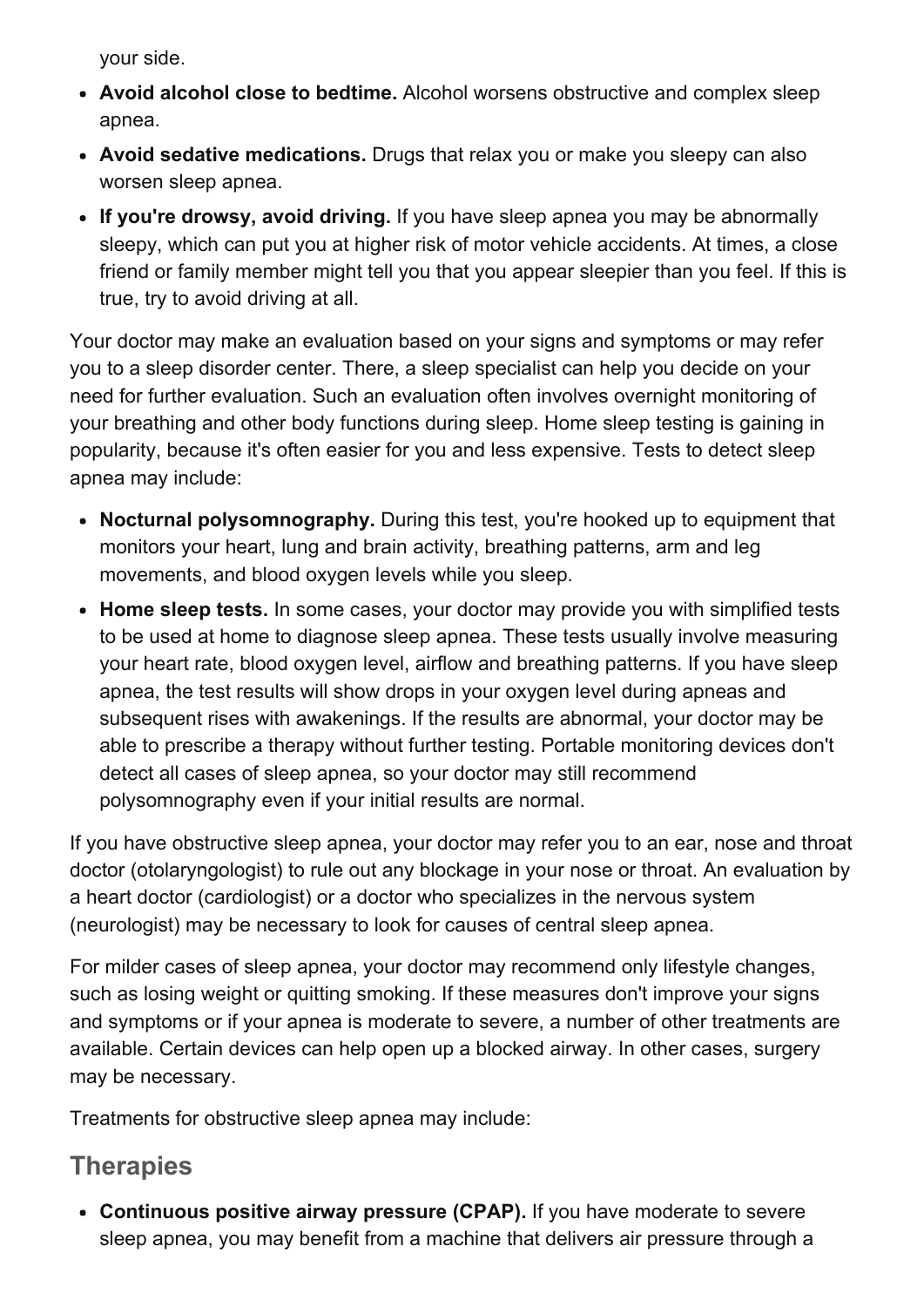mask placed over your nose while you sleep. With CPAP (SEE-pap), the air pressure is somewhat greater than that of the surrounding air, and is just enough to keep your upper airway passages open, preventing apnea and snoring.

Although CPAP is the most common and reliable method of treating sleep apnea, some people find it cumbersome or uncomfortable. Many people give up on CPAP, but with some practice, most people learn to adjust the tension of the straps to obtain a comfortable and secure fit. You may need to try more than one type of mask to find one that's comfortable. Some people benefit from also using a humidifier along with their CPAP system.

Don't just stop using the CPAP machine if you experience problems. Check with your doctor to see what modifications can be made to make you more comfortable. Additionally, contact your doctor if you are still snoring despite treatment or begin snoring again. If your weight changes, the pressure settings may need to be adjusted.

- Adjustable airway pressure devices. If CPAP continues to be a problem for you, you may be able to use a different type of airway pressure device that automatically adjusts the pressure while you're sleeping. For example, units that supply bilevel positive airway pressure (BPAP) are available. These provide more pressure when you inhale and less when you exhale.
- Expiratory positive airway pressure (EPAP). This is the most recent treatment approved by the Food and Drug Administration (FDA). These small, single-use devices are placed over each nostril before you go to sleep. The device is a valve that allows air to move freely in, but when you exhale, air must go through small holes in the valve. This increases pressure in the airway and keeps it open. The device helped reduce snoring and daytime sleepiness when compared to a sham device. And, it may be an option for some who can't tolerate CPAP.
- Oral appliances. Another option is wearing an oral appliance designed to keep your throat open. CPAP is more reliably effective than oral appliances, but oral appliances may be easier to use. Some are designed to open your throat by bringing your jaw forward, which can sometimes relieve snoring and mild obstructive sleep apnea. A number of devices are available from your dentist. You may need to try different devices before finding one that works for you. Once you find the right fit, you'll still need to follow up with your dentist at least every six months during the first year and then at least once a year after that to ensure that the fit is still good and to reassess your signs and symptoms.

# **Surgery**

Surgery is usually only an option after other treatments have failed. Generally, at least a three-month trial of other treatment options is suggested before considering surgery. However, for those few people with certain jaw structure problems, it's a good first option. The goal of surgery for sleep apnea is to enlarge the airway through your nose or throat that may be vibrating and causing you to snore or that may be blocking your upper air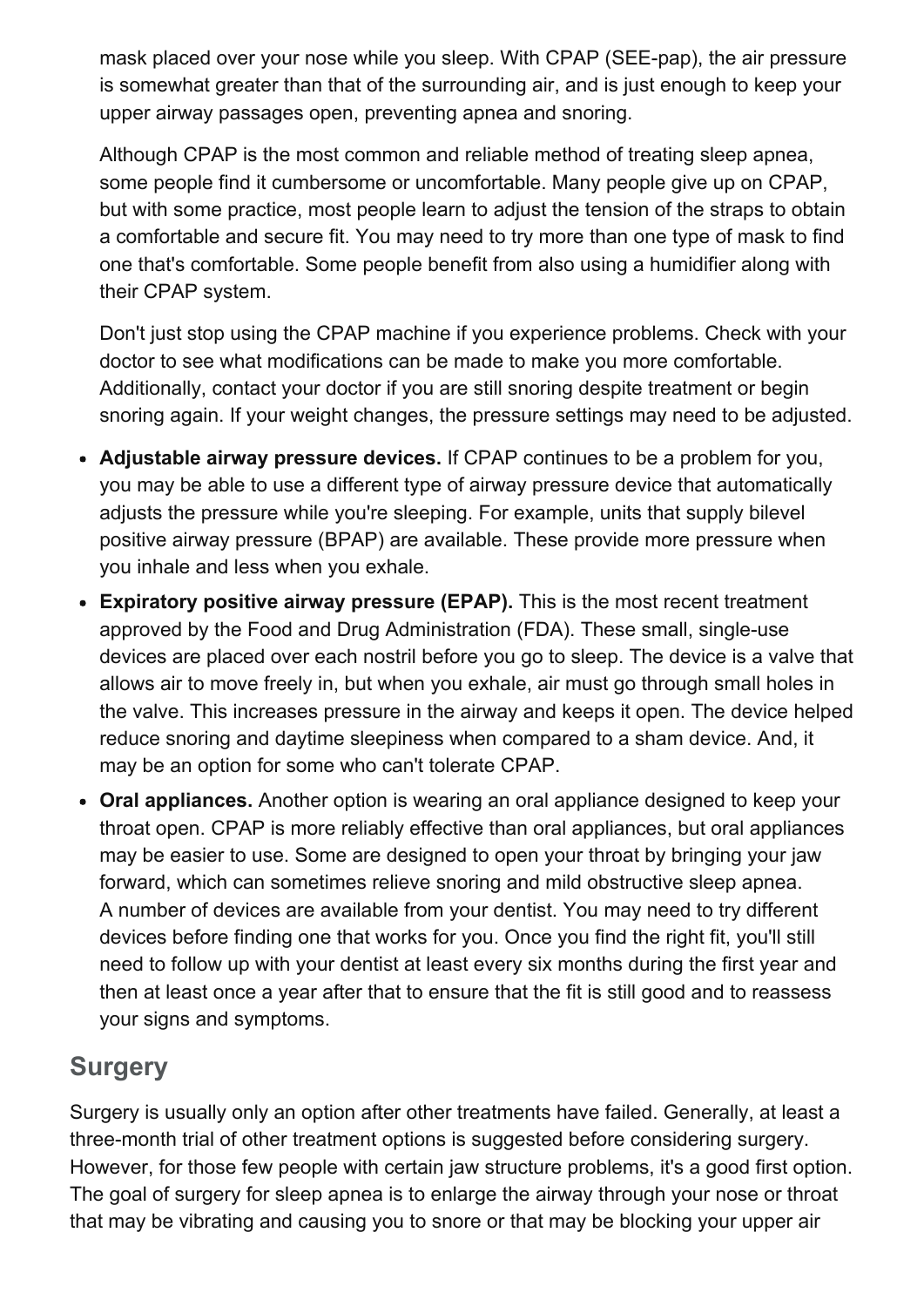passages and causing sleep apnea. Surgical options may include:

• Tissue removal. During this procedure, which is called uvulopalatopharyngoplasty (UPPP), your doctor removes tissue from the rear of your mouth and top of your throat. Your tonsils and adenoids usually are removed as well. This type of surgery may be successful in stopping throat structures from vibrating and causing snoring. However, it may be less successful in treating sleep apnea because tissue farther down your throat may still block your air passage. UPPP usually is performed in a hospital and requires a general anesthetic.

Removing tissues in the back of your throat with a laser (laser-assisted uvulopalatoplasty) isn't a recommended treatment for sleep apnea. Radiofrequency energy (radiofrequency ablation) may be an option for people who can't tolerate CPAP or oral appliances.

- Jaw repositioning. In this procedure, your jaw is moved forward from the remainder of your face bones. This enlarges the space behind the tongue and soft palate, making obstruction less likely. This procedure, which is known as maxillomandibular advancement, may require the cooperation of an oral surgeon and an orthodontist, and at times may be combined with another procedure to improve the likelihood of success.
- Implants. Plastic rods are surgically implanted into the soft palate while you're under local anesthetic. This procedure may be an option for those with snoring or milder sleep apnea who can't tolerate CPAP.
- Creating a new air passageway (tracheostomy). You may need this form of surgery if other treatments have failed and you have severe, life-threatening sleep apnea. In this procedure, your surgeon makes an opening in your neck and inserts a metal or plastic tube through which you breathe. You keep the opening covered during the day. But at night you uncover it to allow air to pass in and out of your lungs, bypassing the blocked air passage in your throat.

Other types of surgery may help reduce snoring and contribute to the treatment of sleep apnea by clearing or enlarging air passages:

- Nasal surgery to remove polyps or straighten a crooked partition between your nostrils (deviated nasal septum)
- Surgery to remove enlarged tonsils or adenoids

Treatments for central and complex sleep apnea may include:

### **Therapies**

Treatment for associated medical problems. Possible causes of central sleep apnea include heart or neuromuscular disorders, and treating those conditions may help. For example, optimizing therapy for heart failure may eliminate central sleep apnea.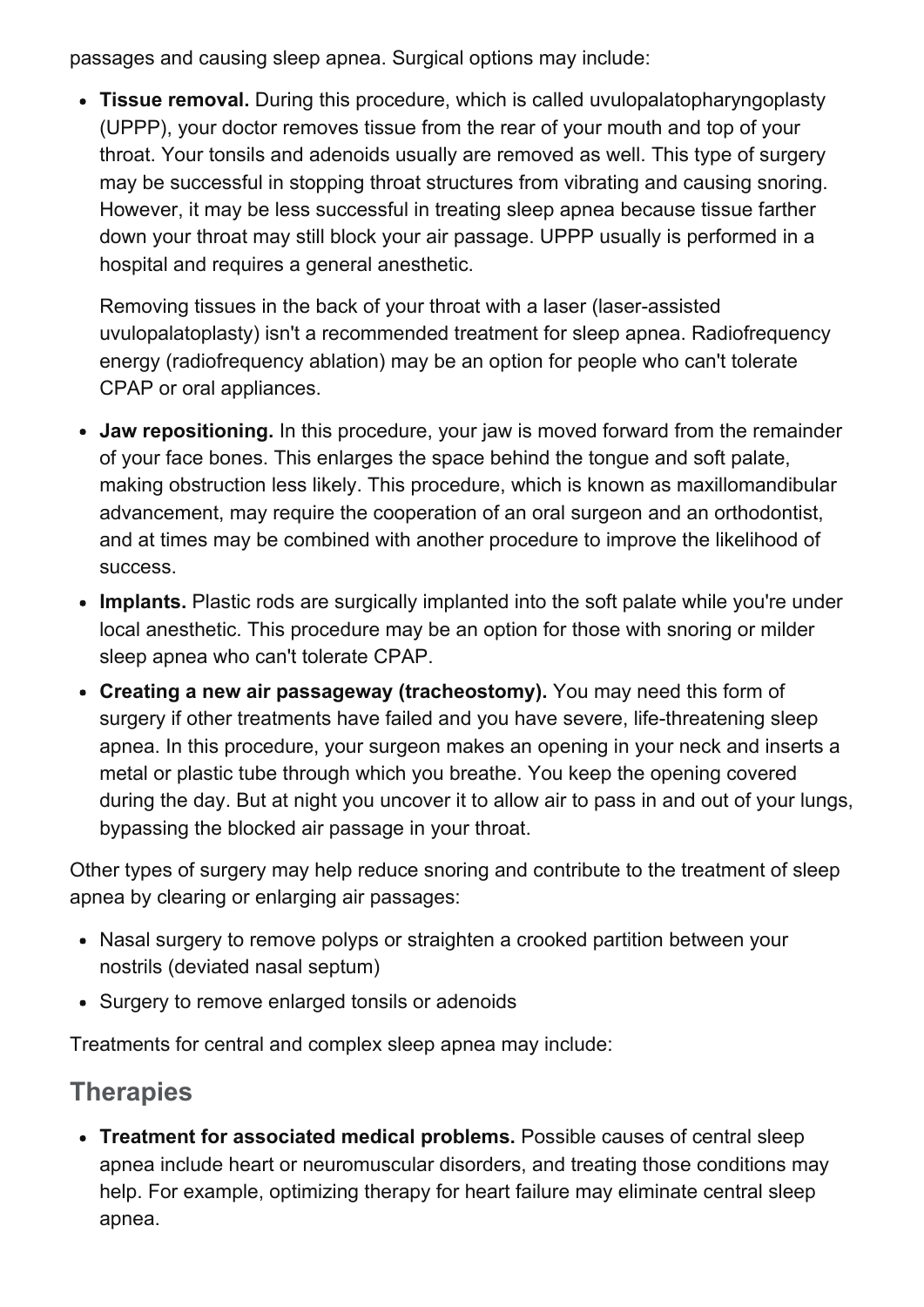- Supplemental oxygen. Using supplemental oxygen while you sleep may help if you have central sleep apnea. Various forms of oxygen are available as well as different devices to deliver oxygen to your lungs.
- Continuous positive airway pressure (CPAP). This method, also used in obstructive sleep apnea, involves wearing a pressurized mask over your nose while you sleep. The mask is attached to a small pump that forces air through your airway to keep it from collapsing. CPAP may eliminate snoring and prevent sleep apnea. As with obstructive sleep apnea, it's important that you use the device as directed. If your mask is uncomfortable or the pressure feels too strong, talk with your doctor so that adjustments can be made.
- Bilevel positive airway pressure (BPAP). Unlike CPAP, which supplies steady, constant pressure to your upper airway as you breathe in and out, BPAP builds to a higher pressure when you inhale and decreases to a lower pressure when you exhale. The goal of this treatment is to assist the weak breathing pattern of central sleep apnea. Some BPAP devices can be set to automatically deliver a breath if the device detects you haven't taken one after so many seconds.
- Adaptive servo-ventilation (ASV). This more recently approved airflow device learns your normal breathing pattern and stores the information in a built-in computer. After you fall asleep, the machine uses pressure to normalize your breathing pattern and prevent pauses in your breathing. ASV appears to be more successful than other forms of positive airway pressure at treating central sleep apnea in some people.

Along with these treatments, you may read or hear about different treatments for sleep apnea, such as implants. Although a number of medical devices and procedures have received Food and Drug Administration clearance, there's limited published research regarding how useful they are, and they aren't generally recommended as sole therapies.

In many cases, self-care may be the most appropriate way for you to deal with obstructive sleep apnea and possibly central sleep apnea. Try these tips:

- Lose excess weight. Even a slight loss in excess weight may help relieve constriction of your throat. Sleep apnea may be cured in some cases by a return to a healthy weight. If you don't already have a weight-loss program, talk to your doctor about the best course of action for weight loss.
- Exercise. Getting 30 minutes of moderate activity, such as a brisk walk, most days of the week may help ease obstructive sleep apnea symptoms.
- Avoid alcohol and certain medications such as tranquilizers and sleeping pills. These relax the muscles in the back of your throat, interfering with breathing.
- Sleep on your side or abdomen rather than on your back. Sleeping on your back can cause your tongue and soft palate to rest against the back of your throat and block your airway. To prevent sleeping on your back, try sewing a tennis ball in the back of your pajama top.
- Keep your nasal passages open at night. Use a saline nasal spray to help keep your nasal passages open. Talk to your doctor about using any nasal decongestants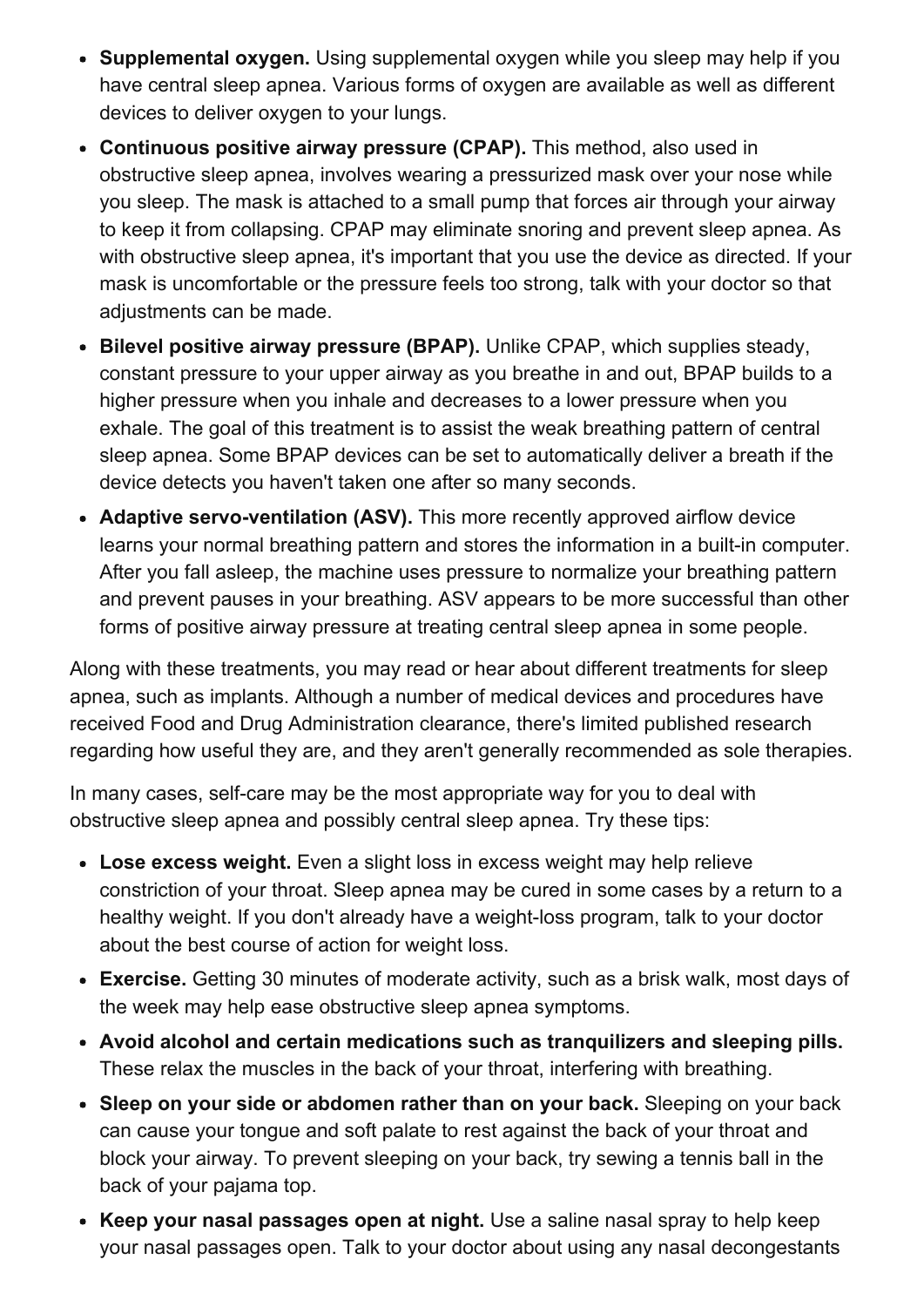or antihistamines because these medications are generally recommended only for short-term use.

• Stop smoking, if you're a smoker. Smoking worsens obstructive sleep apnea.

Most alternative medicines for sleep apnea haven't been well studied. Acupuncture has shown some benefit in studies, but it still needs more study. Although it may be used in conjunction with standard treatments, acupuncture should not replace them. Talk to your doctor about any alternative treatment approaches you're considering.

#### References

- 1. Ropper AH, et al. Adams & Victor's Principles of Neurology. 9th ed. New York, N.Y.: The McGraw-Hill Companies; 2009. http://www.accessmedicine.com/content.aspx?aID=3633173. Accessed May 1, 2012.
- 2. What is sleep apnea? National Institute of Neurological Disorders and Stroke. http://www.ninds.nih.gov/disorders/sleep\_apnea/sleep\_apnea.htm. Accessed April 27, 2012.
- 3. What is sleep apnea? National Heart, Lung, and Blood Institute. http://www.nhlbi.nih.gov/health/healthtopics/topics/sleepapnea/. Accessed April 27, 2012.
- 4. Longo DL, et al. Harrison's Online. 18th ed. New York, N.Y.: The McGraw-Hill Companies; 2012. http://www.accessmedicine.com/content.aspx?aID=9129170. Accessed May 1, 2012.
- 5. Javaheri S. Central sleep apnea. Clinics in Chest Medicine. 2010;31:235.
- 6. Badr MS. Central sleep apnea syndrome: Risk factors, clinical presentation, and diagnosis. http://www.uptodate.com/index. Accessed May 1, 2012.
- 7. Yaggi HK, et al. Adult obstructive sleep apnea/hypopnea syndrome: Definitions, risk factors, and pathogenesis. Clinics in Chest Medicine. 2010;31:179.
- 8. Strohl KP. Overview of obstructive sleep apnea in adults. http://www.uptodate.com/index. Accessed May 1, 2012.
- 9. Tamisier R, et al. Cardiovascular effects of obstructive sleep apnea. http://www.uptodate.com/index. Accessed May 1, 2012.
- 10. Sunwoo B, et al. Ambulatory management of patients with sleep apnea: Is there a place for portable monitor testing?
- 11. Kryger MH. Management of obstructive sleep apnea in adults. http://www.uptodate.com/index. Accessed May 1, 2012.
- 12. Berry RB, et al. A novel nasal expiratory positive airway pressure (EPAP) device for the treatment of obstructive sleep apnea: A randomized controlled trial. Sleep. 2011;34:479.
- 13. Provent therapy frequently asked questions. Ventus Medical. http://www.proventtherapy.com/proventtherapy-faq.php. Accessed May 2, 2012.
- 14. Kushida CA, et al. Practice parameters for the treatment of snoring and obstructive sleep apnea with oral appliances: An update for 2005. Sleep. 2006;29:240.
- 15. Aurora RN, et al. Practice parameters for the surgical modifications of the upper airway for obstructive sleep apnea in adults. Sleep. 2010;33:1408.
- 16. Badr MS. Central sleep apnea syndrome: Treatment. http://www.uptodate.com/index. Accessed May 1,